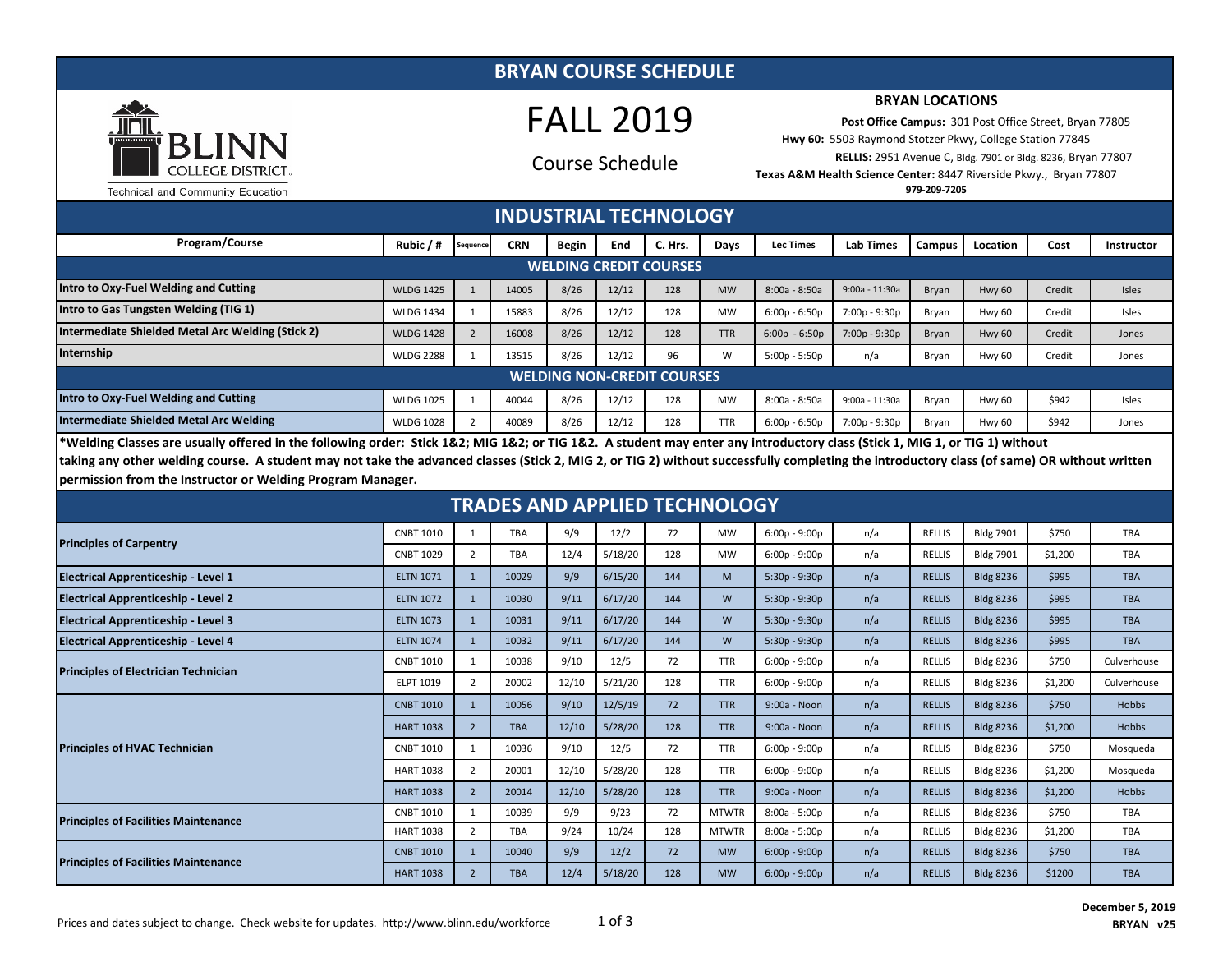| <b>CONTINUING EDUCATION</b>                                                                                                                                                        |                  |                |            |              |            |                         |               |                  |                  |               |                  |         |                   |
|------------------------------------------------------------------------------------------------------------------------------------------------------------------------------------|------------------|----------------|------------|--------------|------------|-------------------------|---------------|------------------|------------------|---------------|------------------|---------|-------------------|
| Program/Course                                                                                                                                                                     | Rubic $/$ #      | Sequence       | <b>CRN</b> | <b>Begin</b> | End        | C. Hrs.                 | Days          | <b>Lec Times</b> | <b>Lab Times</b> | Campus        | Location         | Cost    | <b>Instructor</b> |
|                                                                                                                                                                                    |                  |                |            |              |            |                         |               |                  |                  |               |                  |         |                   |
| <b>Principles of Plumbing</b>                                                                                                                                                      | <b>CNBT 1010</b> | $\mathbf{1}$   | 10035      | 9/10         | 12/5       | 72                      | <b>TTR</b>    | $6:00p - 9:00p$  | n/a              | <b>RELLIS</b> | <b>Bldg 7901</b> | \$750   | Walraven          |
|                                                                                                                                                                                    | PFPB 1013        | $\overline{2}$ | TBA        | 12/10        | 5/28/20    | 128                     | <b>TTR</b>    | $6:00p - 9:00p$  | n/a              | RELLIS        | <b>Bldg 7901</b> | \$1,200 | Walraven          |
| <b>Site Survey Layout</b>                                                                                                                                                          | <b>SRVY 1001</b> | $\overline{1}$ | 10057      | 10/23        | 11/7       | 96                      | $M-F$         | 8:00a - 5:00p    | n/a              | <b>RELLIS</b> | <b>Bldg 7901</b> | \$1,600 | <b>TBA</b>        |
|                                                                                                                                                                                    | <b>CNBT 1015</b> | $\overline{2}$ | <b>TBA</b> | 11/8         | 11/26      | 104                     | $M-F$         | $8:00a - 5:00b$  | n/a              | <b>RELLIS</b> | <b>Bldg 7901</b> | \$1,600 | <b>TBA</b>        |
| <b>Electrician License Renewal</b>                                                                                                                                                 | <b>ELPT 2000</b> | single         | 10009      | 9/14         | 9/14       | 4                       | Saturday      | 8:00a - Noon     | n/a              | Bryan         | Hwy 60 - C1      | \$45    | Harrison          |
| Electrician License Renewal                                                                                                                                                        | <b>ELPT 2000</b> | single         | 10010      | 10/19        | 10/19      | $\overline{4}$          | Saturday      | 8:00a Noon       | n/a              | Bryan         | Hwy 60 - C1      | \$45    | Harrison          |
| Electrician License Renewal                                                                                                                                                        | <b>ELPT 2000</b> | single         | 10011      | 11/16        | 11/16      | $\overline{4}$          | Saturday      | 8:00a - Noon     | n/a              | Bryan         | Hwy 60 - C1      | \$45    | Harrison          |
| Electrician License Renewal                                                                                                                                                        | <b>ELPT 2000</b> | single         | <b>TBA</b> | 12/7         | 12/7       | $\overline{4}$          | Saturday      | 8:00a - Noon     | n/a              | Bryan         | Hwy $60 - C1$    | \$45    | <b>Harrison</b>   |
| <b>Electrician License Renewal</b>                                                                                                                                                 | <b>ELPT 2000</b> | single         | <b>TBA</b> | <b>TBA</b>   | <b>TBA</b> | 4                       | Saturday      | 8:00a - Noon     | n/a              | Bryan         | Hwy 60 - C1      | \$45    | Harrison          |
| Electrician License Renewal                                                                                                                                                        | <b>ELPT 2000</b> | single         | <b>TBA</b> | <b>TBA</b>   | <b>TBA</b> | $\overline{4}$          | Saturday      | 8:00a - Noon     | n/a              | Bryan         | Hwy 60 - C1      | \$45    | Harrison          |
| Electrician License Renewal                                                                                                                                                        | <b>ELPT 2000</b> | single         | <b>TBA</b> | <b>TBA</b>   | <b>TBA</b> | 4                       | Saturday      | 8:00a - Noon     | n/a              | Bryan         | Hwy 60 - C1      | \$45    | Harrison          |
| <b>Electrician License Renewal</b>                                                                                                                                                 | <b>ELPT 2000</b> | single         | <b>TBA</b> | <b>TBA</b>   | <b>TBA</b> | $\overline{4}$          | Saturday      | 8:00a - Noon     | n/a              | <b>Bryan</b>  | Hwy 60 - C1      | \$45    | Harrison          |
| <b>Plumbing Professional Development</b>                                                                                                                                           | <b>ELPT 2000</b> | single         | <b>TBA</b> | <b>TBA</b>   | <b>TBA</b> | $\overline{\mathbf{A}}$ | Saturdav      | 8:00a - Noon     | n/a              | Bryan         | Hwy 60 - C1      | \$45    | Harrison          |
| **Electrician and HVAC Technician coursework is composed of two classes: CNBT 1010 and ELPT 1019 for Electrician Technician and CMBT 1010 and HART 1038 for HVAC Technician. These |                  |                |            |              |            |                         |               |                  |                  |               |                  |         |                   |
| courses run from 9 to 11 months. Only those students successfully completing the first of the two classes may enroll in the second class.                                          |                  |                |            |              |            |                         |               |                  |                  |               |                  |         |                   |
| <b>PROFESSIONAL TRUCK DRIVING</b>                                                                                                                                                  |                  |                |            |              |            |                         |               |                  |                  |               |                  |         |                   |
| Professional Truck Driver 1 (CDL & Class)                                                                                                                                          | <b>CVOP 1013</b> | $\mathbf{1}$   | 40056      | 8/26         | 9/6        | 105                     | <b>MTWTRF</b> | $7:00a - 5:30p$  | n/a              | <b>Bryan</b>  | <b>Hwy 60</b>    | \$2,350 | <b>ATDS</b>       |
| <b>Professional Truck Driver 2 (Road)</b>                                                                                                                                          | <b>CVOP 1040</b> | $2^{\circ}$    | 10013      | 9/9          | 9/21       | 105                     | <b>MTWTRF</b> | 7:00a - 5:30p    | n/a              | <b>Bryan</b>  | <b>Hwy 60</b>    | \$2,350 | <b>ATDS</b>       |
| Professional Truck Driver 1 (CDL & Class)                                                                                                                                          | <b>CVOP 1013</b> | 1              | 10014      | 9/23         | 10/4       | 105                     | <b>MTWTRF</b> | 7:00a - 5:30p    | n/a              | Bryan         | <b>Hwy 60</b>    | \$2,350 | <b>ATDS</b>       |
| Professional Truck Driver 2 (Road)                                                                                                                                                 | <b>CVOP 1040</b> | $\overline{2}$ | 10015      | 10/7         | 10/18      | 105                     | <b>MTWTRF</b> | 7:00a - 5:30p    | n/a              | Bryan         | <b>Hwy 60</b>    | \$2,350 | <b>ATDS</b>       |
| Professional Truck Driver 1 (CDL & Class)                                                                                                                                          | <b>CVOP 1013</b> | $\mathbf{1}$   | 10016      | 10/21        | 11/1       | 105                     | <b>MTWTRF</b> | 7:00a - 5:30p    | n/a              | <b>Bryan</b>  | <b>Hwy 60</b>    | \$2,350 | <b>ATDS</b>       |
| <b>Professional Truck Driver 2 (Road)</b>                                                                                                                                          | <b>CVOP 1040</b> | $2^{\circ}$    | 10017      | 11/4         | 11/15      | 105                     | <b>MTWTRF</b> | $7:00a - 5:30p$  | n/a              | <b>Bryan</b>  | <b>Hwy 60</b>    | \$2,350 | <b>ATDS</b>       |
| Professional Truck Driver 1 (CDL & Class)                                                                                                                                          | <b>CVOP 1013</b> | $\mathbf{1}$   | 10018      | 11/18        | 11/29      | 105                     | <b>MTWTRF</b> | 7:00a - 5:30p    | n/a              | Bryan         | <b>Hwy 60</b>    | \$2,350 | <b>ATDS</b>       |
| <b>Professional Truck Driver 2 (Road)</b>                                                                                                                                          | <b>CVOP 1040</b> | $\overline{2}$ | 20011      | 12/2         | 12/14      | 105                     | <b>MTWTRF</b> | 7:00a - 5:30p    | n/a              | Bryan         | <b>Hwy 60</b>    | \$2,350 | <b>ATDS</b>       |
| Professional Truck Driver 1 (CDL & Class)                                                                                                                                          | <b>CVOP 1013</b> | $\mathbf{1}$   | 20012      | 12/16        | 12/21      | 105                     | <b>MTWTRF</b> | $7:00a - 5:30p$  | n/a              | <b>Bryan</b>  | <b>Hwy 60</b>    | \$2,350 | <b>ATDS</b>       |
| <b>Professional Truck Driver 2 (Road)</b>                                                                                                                                          | <b>CVOP 1040</b> | $\overline{2}$ | 20013      | 12/30        | 1/11/20    | 105                     | <b>MTWTRF</b> | $7:00a - 5:30p$  | n/a              | Bryan         | <b>Hwy 60</b>    | \$2,350 | <b>ATDS</b>       |
| *** Professional Truck Driving Classes: Sequences 1 & 2 are needed to complete the Course. The total amount for the Course is \$4,700, payable upon registration.                  |                  |                |            |              |            |                         |               |                  |                  |               |                  |         |                   |